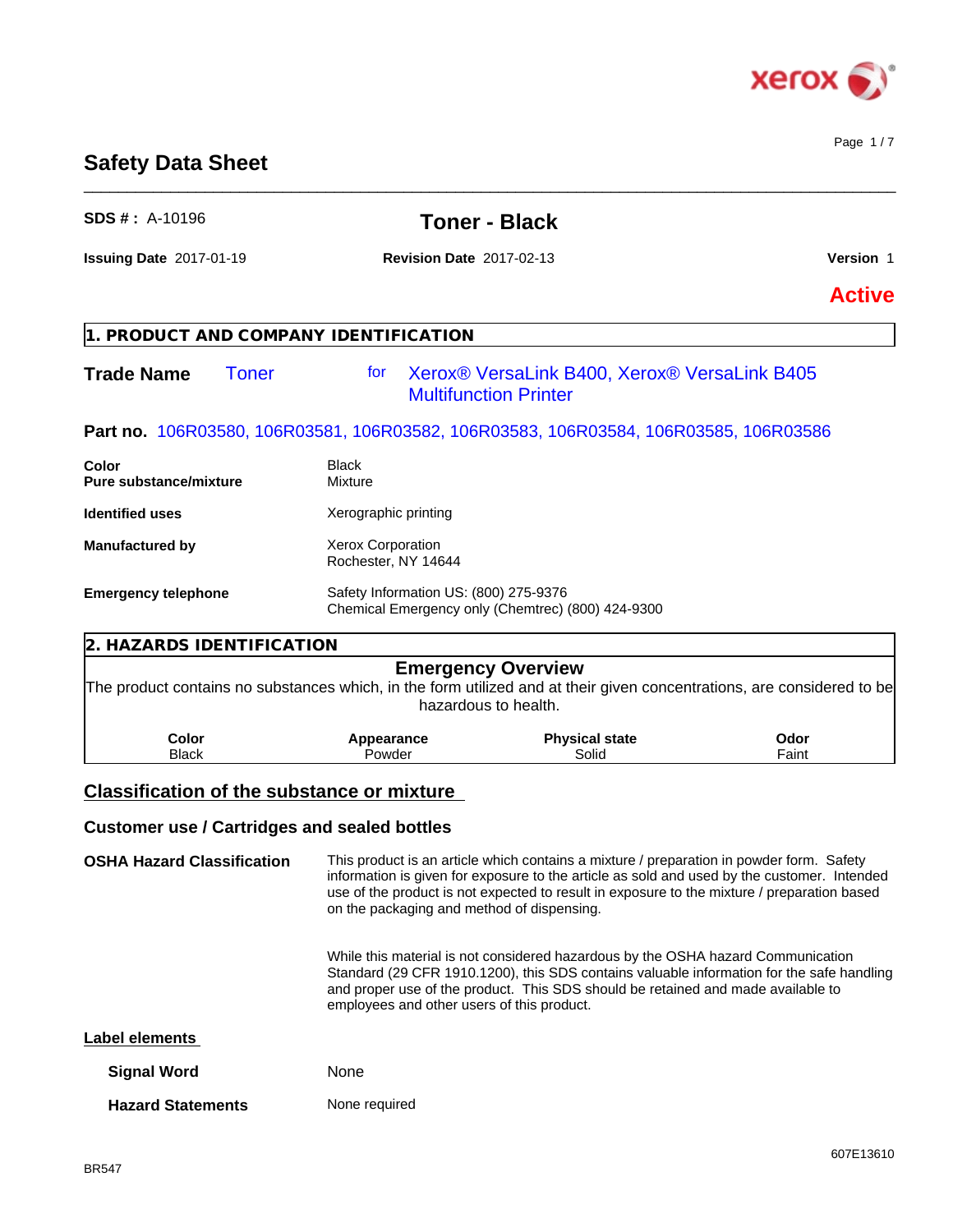

\_\_\_\_\_\_\_\_\_\_\_\_\_\_\_\_\_\_\_\_\_\_\_\_\_\_\_\_\_\_\_\_\_\_\_\_\_\_\_\_\_\_\_\_\_\_\_\_\_\_\_\_\_\_\_\_\_\_\_\_\_\_\_\_\_\_\_\_\_\_\_\_\_\_\_\_\_\_\_\_\_\_\_\_\_\_\_\_\_\_\_\_\_\_ **SDS # :** A-10196 **Toner - Black** Page 2 / 7

## **Precautionary Statements** None required

# **Potential Health Effects**

| <b>Principle Routes of Exposure</b>  | Inhalation                                                                                                                                                                   |
|--------------------------------------|------------------------------------------------------------------------------------------------------------------------------------------------------------------------------|
| <b>Acute Toxicity</b>                |                                                                                                                                                                              |
| Eyes                                 | No known effect                                                                                                                                                              |
| <b>Skin</b>                          | No known effect                                                                                                                                                              |
| <b>Inhalation</b>                    | No known effect                                                                                                                                                              |
| <b>Ingestion</b>                     | No known effect                                                                                                                                                              |
| <b>Chronic effects</b>               |                                                                                                                                                                              |
| <b>Chronic toxicity</b>              | No known effects under normal use conditions                                                                                                                                 |
| <b>Main symptoms</b>                 | Overexposure may cause:                                                                                                                                                      |
|                                      | mild respiratory irritation similar to nuisance dust.                                                                                                                        |
| <b>Aggravated Medical Conditions</b> | None under normal use conditions                                                                                                                                             |
| <b>Environmental hazard</b>          | The environmental impact of this product has not been fully investigated. However, this<br>preparation is not expected to present significant adverse environmental effects. |

# **3. COMPOSITION/INFORMATION ON INGREDIENTS**

| <b>Chemical Name</b> | CAS No.     | Weight % |
|----------------------|-------------|----------|
| Resin                | Proprietary | 70-90    |
| Paraffin wax         | 8002-74-2   | <10      |
| Carbon Black         | 1333-86-4   | <10      |
| Amorphous silica     | 7631-86-9   | <10      |
| Titanium dioxide     | 13463-67-7  |          |

# **4. FIRST AID MEASURES**

| General advice                    | For external use only. When symptoms persist or in all cases of doubt seek medical advice.<br>Show this material safety data sheet to the doctor in attendance. |
|-----------------------------------|-----------------------------------------------------------------------------------------------------------------------------------------------------------------|
| Eye contact                       | Immediately flush with plenty of water. After initial flushing, remove any contact lenses and<br>continue flushing for at least 15 minutes                      |
| <b>Skin contact</b>               | Wash skin with soap and water                                                                                                                                   |
| <b>Inhalation</b>                 | Move to fresh air                                                                                                                                               |
| Ingestion                         | Rinse mouth with water and afterwards drink plenty of water or milk                                                                                             |
| <b>Notes to physician</b>         | Treat symptomatically                                                                                                                                           |
| <b>Protection of first-aiders</b> | No special protective equipment required                                                                                                                        |

# **5. FIRE-FIGHTING MEASURES**

| <b>Flammable properties</b>    | Not flammable. Will not readily ignite                            |
|--------------------------------|-------------------------------------------------------------------|
| <b>Flash point</b>             | Not applicable                                                    |
| Suitable extinguishing media   | Use water spray or fog; do not use straight streams, Foam         |
| Unsuitable extinguishing media | Do not use a solid water stream as it may scatter and spread fire |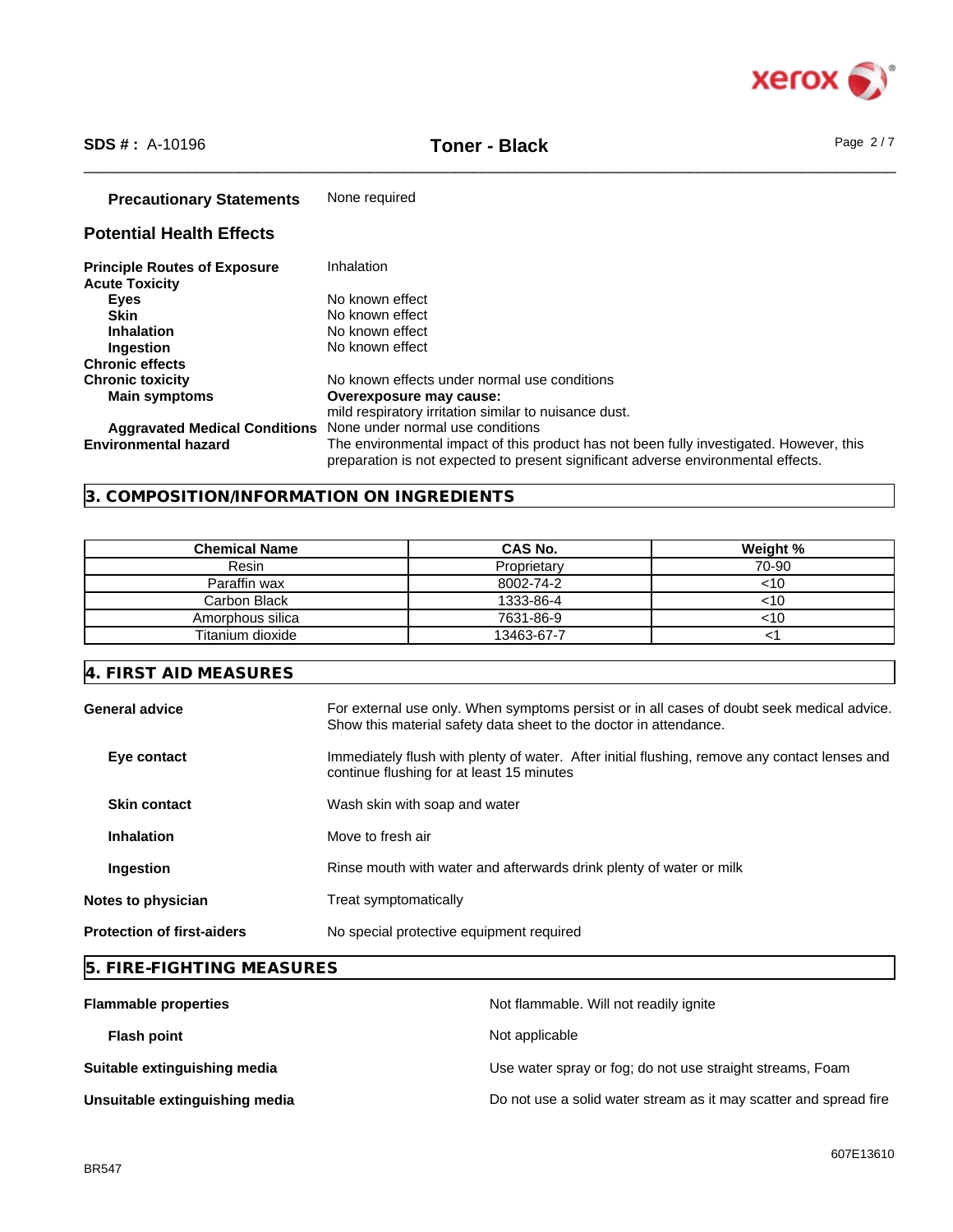

### **Specific hazards arising from the chemical**

Fine dust dispersed in air, in sufficient concentrations, and in the presence of an ignition source is a potential dust explosion hazard

| <b>Hazardous combustion products</b>    | Hazardous decomposition products due to incomplete<br>combustion, Carbon oxides, Nitrogen oxides (NOx) |
|-----------------------------------------|--------------------------------------------------------------------------------------------------------|
| <b>Explosion Data</b>                   |                                                                                                        |
| <b>Sensitivity to Mechanical Impact</b> | Not impact sensitive                                                                                   |
| <b>Sensitivity to Static Discharge</b>  | Fine dust dispersed in air, in sufficient concentrations, and in the                                   |
|                                         | presence of an ignition source is a potential dust explosion                                           |
|                                         | hazard                                                                                                 |

#### **Protective Equipment and Precautions for Firefighters**

In the event of fire and/or explosion do not breathe fumes. Wear fire/flame resistant/retardant clothing. Use self-contained pressure-demand breathing apparatus if needed to prevent exposure to smoke or airborne toxins.

| 6. ACCIDENTAL RELEASE MEASURES |                      |  |  |
|--------------------------------|----------------------|--|--|
| <b>Personal Precautions</b>    | Avoid breathing dust |  |  |

| <b>Environmental Precautions</b> | No special environmental precautions required                                                                                                                               |
|----------------------------------|-----------------------------------------------------------------------------------------------------------------------------------------------------------------------------|
| <b>Methods for containment</b>   | Prevent dust cloud                                                                                                                                                          |
| Methods for cleaning up          | Prevent dust cloud, Sweep up or vacuum up spillage and collect in suitable container for<br>disposal, Use non-sparking tools and equipment                                  |
| <b>Other information</b>         | The environmental impact of this product has not been fully investigated, However, this<br>preparation is not expected to present significant adverse environmental effects |

### **7. HANDLING AND STORAGE**

| Advice on safe handling                             | Handle in accordance with good industrial hygiene and safety practice, Avoid dust<br>accumulation in enclosed space, Prevent dust cloud |
|-----------------------------------------------------|-----------------------------------------------------------------------------------------------------------------------------------------|
| <b>Technical measures and storage</b><br>conditions | Keep container tightly closed in a dry and well-ventilated place. Store at room temperature                                             |

**Hygiene measures** None under normal use conditions

**8. EXPOSURE CONTROLS/PERSONAL PROTECTION**

| <b>Exposure guidelines</b><br><b>Product Information</b> | No information available                   |
|----------------------------------------------------------|--------------------------------------------|
| <b>ACGIH TLV TWA</b>                                     | 10 mg/m <sup>3</sup> (inhalable particles) |
| <b>ACGIH TLV TWA</b>                                     | 3 mg/m <sup>3</sup> (respirable dust)      |
| <b>OSHA PEL TWA</b>                                      | 15 mg/m <sup>3</sup> (total dust)          |
| <b>OSHA PEL TWA</b>                                      | 5 mg/m <sup>3</sup> (respirable dust)      |
| <b>Xerox Exposure Limit</b>                              | 2.5 mg/m <sup>3</sup> (total dust)         |
| <b>Xerox Exposure Limit</b>                              | $0.4 \text{ mg/m}^3$ (respirable dust)     |

#### **Other information**

The results obtained from a Xerox sponsored Chronic Toner Inhalation Study demonstrated no lung changes in rats for the lowest (1 mg/m<sup>3</sup> ) exposure level (the level most relevant to potential human exposure). A very slight degree of fibrosis was noted in 25% of animals at the middle (4mg/m<sup>3</sup>) exposure level, while a slight degree of fibrosis was noted in all the animals at the highest (16 mg/m<sup>3</sup>) exposure level. These findings are attributed to "lung overloading", a generic response to excessive amounts of any dust retained in the lungs for a prolonged period. This study was conducted using a special testtoner to comply with an EPA testing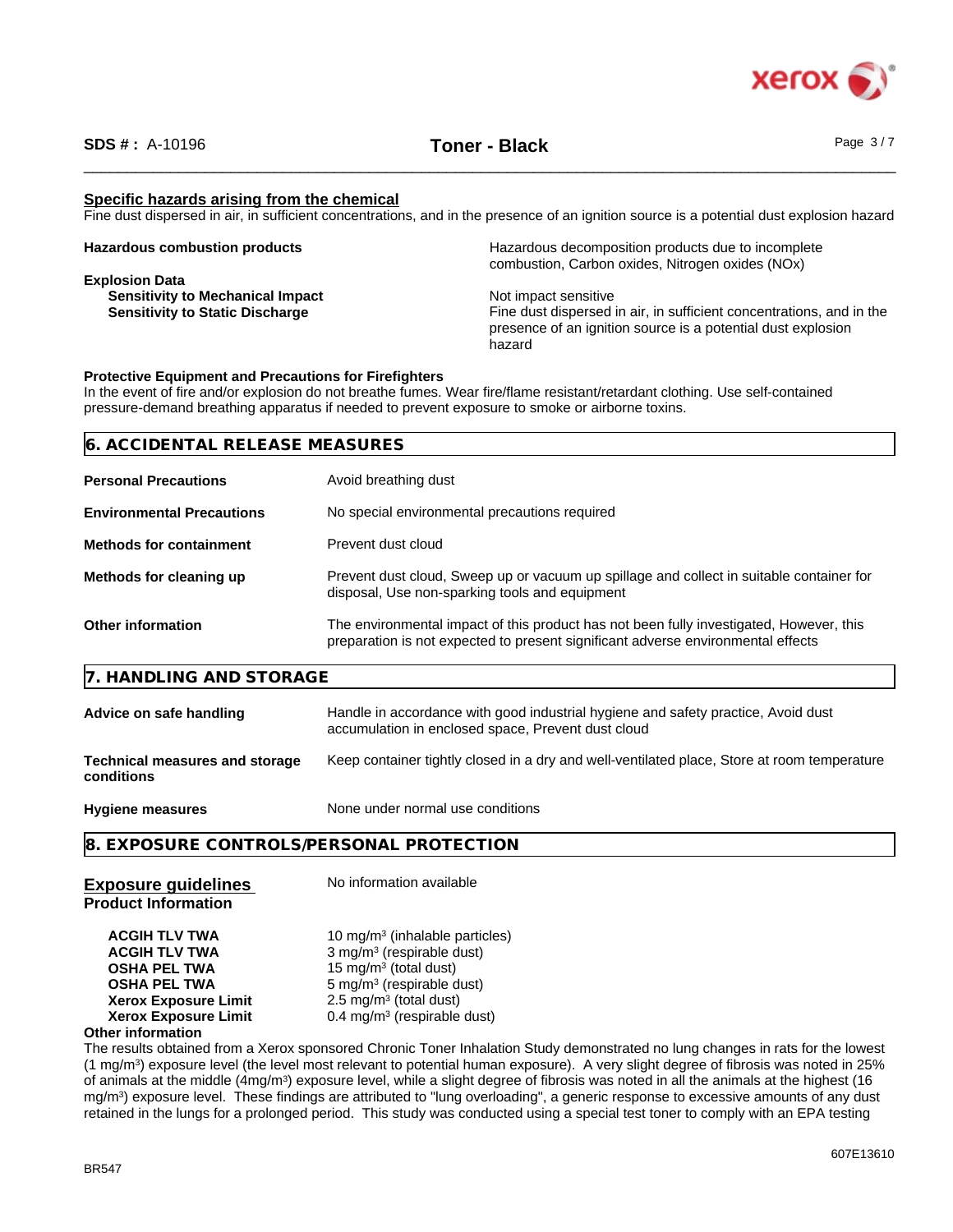

protocol.

# **Occupational exposure controls**

**Engineering measures** None under normal use conditions

# **Personal Protective Equipment**

### **Customer use / Cartridges and sealed bottles**

| <b>Respiratory protection</b> | No special protective equipment required |
|-------------------------------|------------------------------------------|
| <b>Eye/Face protection</b>    | No special protective equipment required |
| Skin and body protection      | No special protective equipment required |
| <b>Hand protection</b>        | No special protective equipment required |

# **9. PHYSICAL AND CHEMICAL PROPERTIES**

| Appearance<br><b>Odor threshold</b><br>рH<br><b>Flash point</b> | Powder<br>Not applicable<br>Not applicable<br>Not applicable |                                             | Odor<br><b>Physical state</b><br>Color<br><b>Boiling</b><br>point/range | Faint<br>Solid<br><b>Black</b><br>Not applicable                                             |
|-----------------------------------------------------------------|--------------------------------------------------------------|---------------------------------------------|-------------------------------------------------------------------------|----------------------------------------------------------------------------------------------|
| <b>Softening point</b>                                          | 49 - 60 °C                                                   | 120 - 140 °F                                | Autoignition<br>temperature                                             | Not applicable                                                                               |
| <b>Flammability Limits in Air</b>                               |                                                              | Not applicable                              |                                                                         |                                                                                              |
| <b>Explosive properties</b>                                     |                                                              | source is a potential dust explosion hazard |                                                                         | Fine dust dispersed in air, in sufficient concentrations, and in the presence of an ignition |
| Vapor pressure                                                  |                                                              | Not applicable                              |                                                                         |                                                                                              |
| Vapor density                                                   |                                                              | Not applicable                              |                                                                         |                                                                                              |
| <b>Water solubility</b>                                         |                                                              | <b>Negligible</b>                           |                                                                         |                                                                                              |
| <b>Viscosity</b>                                                |                                                              | Not applicable                              |                                                                         |                                                                                              |
| <b>Partition coefficient</b>                                    |                                                              | Not applicable                              |                                                                         |                                                                                              |
| <b>Evaporation rate</b>                                         |                                                              | Not applicable                              |                                                                         |                                                                                              |
| Melting point/range                                             |                                                              | Not determined                              |                                                                         |                                                                                              |
| <b>Freezing point</b>                                           |                                                              | Not applicable<br>Not determined            |                                                                         |                                                                                              |
| <b>Decomposition temperature</b><br><b>Specific gravity</b>     |                                                              | $\tilde{}$                                  |                                                                         |                                                                                              |

### **10. STABILITY AND REACTIVITY**

| <b>Reactivity</b>          | No dangerous reaction known under conditions of normal use                                                                                                      |  |
|----------------------------|-----------------------------------------------------------------------------------------------------------------------------------------------------------------|--|
| <b>Stability</b>           | Stable under normal conditions                                                                                                                                  |  |
| Incompatible products      | None                                                                                                                                                            |  |
| <b>Conditions to Avoid</b> | Prevent dust cloud, Fine dust dispersed in air, in sufficient concentrations, and in the<br>presence of an ignition source is a potential dust explosion hazard |  |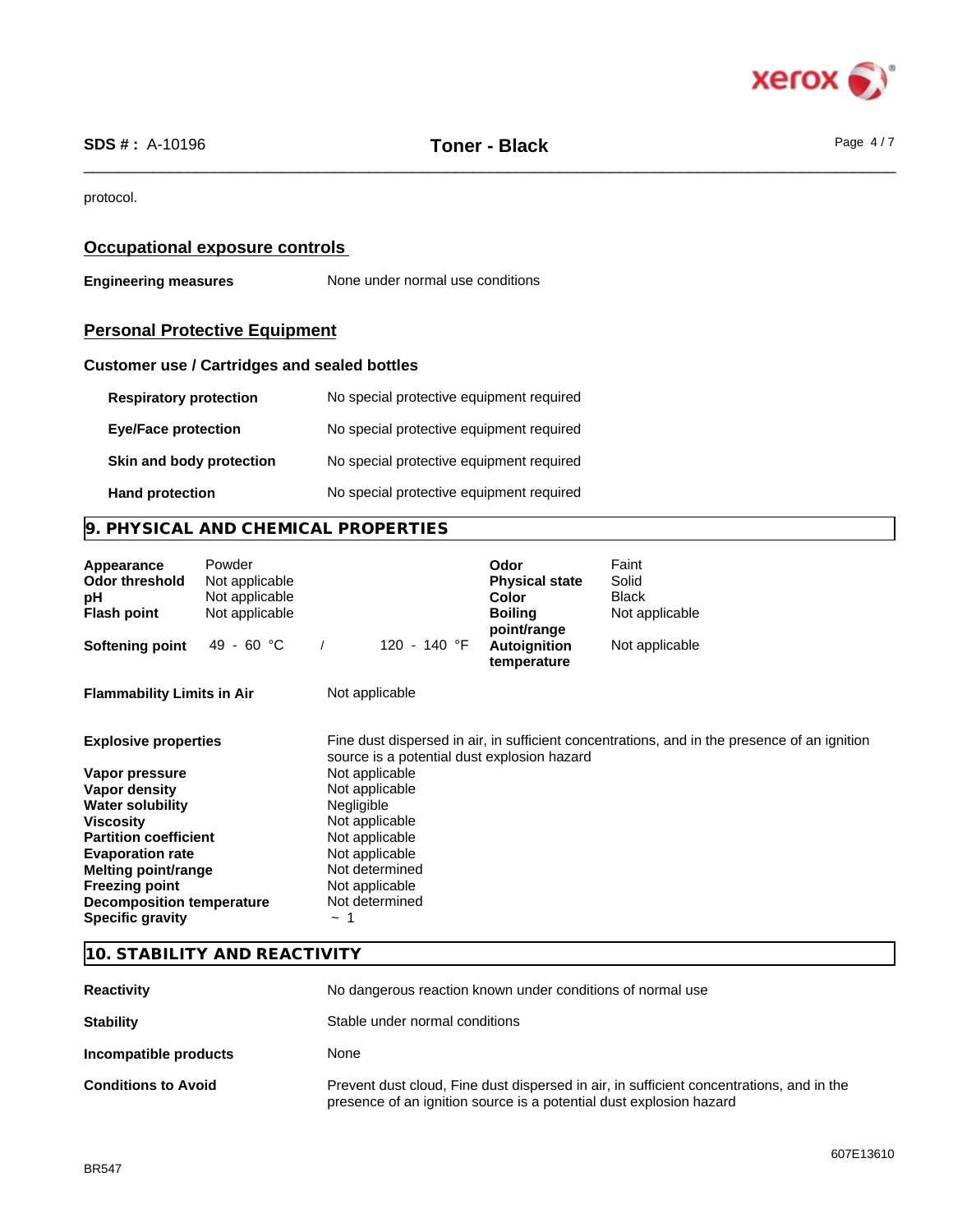

\_\_\_\_\_\_\_\_\_\_\_\_\_\_\_\_\_\_\_\_\_\_\_\_\_\_\_\_\_\_\_\_\_\_\_\_\_\_\_\_\_\_\_\_\_\_\_\_\_\_\_\_\_\_\_\_\_\_\_\_\_\_\_\_\_\_\_\_\_\_\_\_\_\_\_\_\_\_\_\_\_\_\_\_\_\_\_\_\_\_\_\_\_\_ **SDS # :** A-10196 **Toner - Black** Page 5 / 7

**Hazardous Decomposition Products** None under normal use

| Hazardous polymerization   | Hazardous polymerization does not occur |
|----------------------------|-----------------------------------------|
| <b>Hazardous reactions</b> | None under normal processing            |

### **11. TOXICOLOGICAL INFORMATION**

The toxicity data noted below is based on the test results of similar reprographic materials.

| <b>Acute Toxicity</b>      |                                                                                      |                                       |            |  |
|----------------------------|--------------------------------------------------------------------------------------|---------------------------------------|------------|--|
| <b>Product Information</b> |                                                                                      |                                       |            |  |
| <b>Irritation</b>          |                                                                                      | No skin irritation, No eye irritation |            |  |
| Oral LD50                  | $> 5$ g/kg (rat)                                                                     |                                       |            |  |
| Dermal LD50                | $> 5$ g/kg (rabbit)                                                                  |                                       |            |  |
| <b>LC50 Inhalation</b>     | $> 5$ mg/L (rat, 4 hr)                                                               |                                       |            |  |
| <b>Eyes</b>                | No known effect                                                                      |                                       |            |  |
| <b>Skin</b>                |                                                                                      | No known effect                       |            |  |
| <b>Inhalation</b>          |                                                                                      | No known effect                       |            |  |
| Ingestion                  | No known effect                                                                      |                                       |            |  |
| <b>Chronic toxicity</b>    |                                                                                      |                                       |            |  |
| <b>Product Information</b> |                                                                                      |                                       |            |  |
| <b>Chronic effects</b>     | No known effects under normal use conditions                                         |                                       |            |  |
| <b>Main symptoms</b>       | <b>Overexposure may cause:</b> mild respiratory irritation similar to nuisance dust. |                                       |            |  |
|                            | Aggravated Medical Conditions None under normal use conditions                       |                                       |            |  |
| Carcinogenicity            | See "Other Information" in this section.                                             |                                       |            |  |
| <b>Chemical Name</b>       |                                                                                      | <b>IARC</b>                           | <b>NTP</b> |  |
| Carbon Black               |                                                                                      | 2B                                    |            |  |
| Titanium dioxide           |                                                                                      | 2B                                    |            |  |

#### **Other information**

The IARC (International Agency for Research on Cancer) has listed carbon black as "possibly carcinogenic to humans". However, Xerox has concluded that the presence of carbon black in this mixture does not present a health hazard. The IARC classification is based on studies evaluating pure, "free" carbon black. In contrast, toner is a formulation composed of specially prepared polymer and a small amount of carbon black (or other pigment). In the process of making toner, the small amount of carbon black becomes encapsulated within a matrix. Xerox has performed extensive testing of toner, including a chronic bioassay (test for potential carcinogenicity). Exposure to toner did not produce evidence of cancer in exposed animals. The results were submitted to regulatory agencies and published extensively.

The IARC (International Agency for Research on Cancer) has listed titanium dioxide as "possibly carcinogenic to humans". However, Xerox has concluded that the presence of titanium dioxide in this mixture does not present a health hazard. The IARC classification is based on studies in rats using high concentrations of pure, unbound TiO2 particles of respirable size. The Titanium Dioxide Industry REACH Consortium has concluded that these effects were species-specific, attributable to lung overload and not specific to TiO2, i.e. similar effects would also be seen for other low solubility dusts. Toxicological and epidemiological studies do not suggest a carcinogenic effects in humans. In addition, the titanium dioxide in this mixture is encapsulated in a matrix or bound to the surface of the toner.

| <b>Other toxic effects</b>  |                                          |
|-----------------------------|------------------------------------------|
| <b>Product Information</b>  |                                          |
| <b>Sensitization</b>        | No sensitization responses were observed |
| <b>Mutagenic effects</b>    | Not mutagenic in AMES Test               |
| <b>Target organ effects</b> | None known                               |
| Other adverse effects       | None known                               |
| <b>Aspiration Hazard</b>    | Not applicable                           |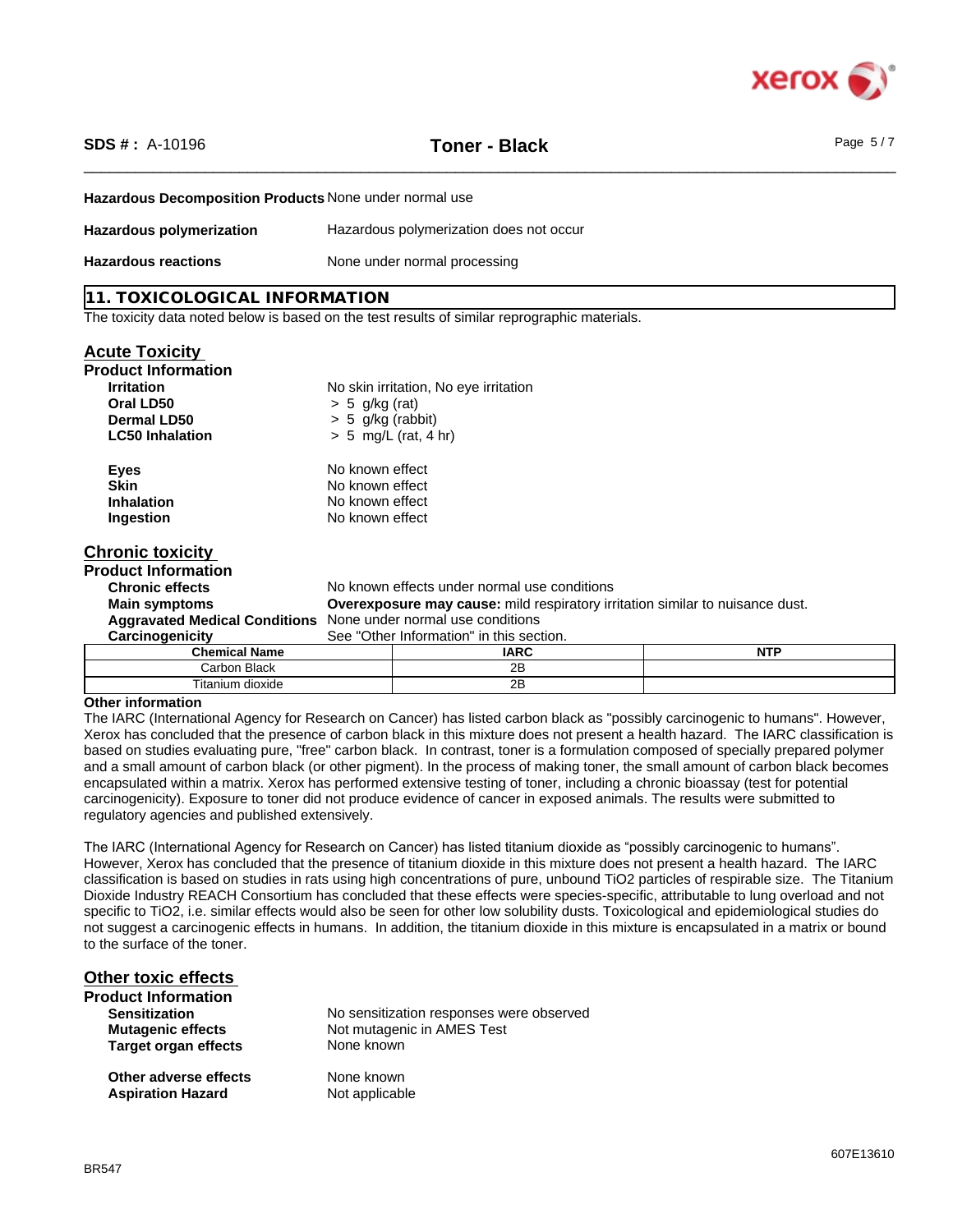

### **12. ECOLOGICAL INFORMATION**

#### **Ecotoxicity**

The environmental impact of this product has not been fully investigated. However, this preparation is not expected to present significant adverse environmental effects.

| 13. DISPOSAL CONSIDERATIONS                                                                                                                                                                                                                                                                                                                                                                                                                                                                                                    |
|--------------------------------------------------------------------------------------------------------------------------------------------------------------------------------------------------------------------------------------------------------------------------------------------------------------------------------------------------------------------------------------------------------------------------------------------------------------------------------------------------------------------------------|
| This material, as supplied, is not a hazardous waste according to Federal regulations (40<br>CFR 261). This material could become a hazardous waste if it is mixed with or otherwise<br>comes in contact with a hazardous waste, if chemical additions are made to this material, or<br>if the material is processed or otherwise altered. Consult 40 CFR 261 to determine whether<br>the altered material is a hazardous waste. Consult the appropriate state, regional, or local<br>regulations for additional requirements. |
| Dispose of in accordance with local regulations.                                                                                                                                                                                                                                                                                                                                                                                                                                                                               |
|                                                                                                                                                                                                                                                                                                                                                                                                                                                                                                                                |

### **14. TRANSPORT INFORMATION**

**Note** This material is not subject to regulation as a hazardous material for shipping

### **15. REGULATORY INFORMATION**

#### **OSHA Regulatory Status**

This product is an article which contains a mixture / preparation in powder form. Safety information is given for exposure to the article as sold and used by the customer. Intended use of the product is not expected to result in exposure to the mixture / preparation based on the packaging and method of dispensing.

While this material is not considered hazardous by the OSHA hazard Communication Standard (29 CFR 1910.1200), this SDS contains valuable information for the safe handling and proper use of the product. This SDS should be retained and made available to employees and other users of this product.

### **International Inventories**

| <b>TSCA</b>     | Complies |
|-----------------|----------|
| <b>DSL/NDSL</b> | Complies |

### **U.S. Federal Regulations**

#### **SARA 313**

Section 313 of Title III of the Superfund Amendments and Reauthorization Act of 1986 (SARA). This product does not contain any chemicals which are subject to the reporting requirements of the Act and Title 40 of the Code of Federal Regulations, Part 372 **Clean Water Act**

This product is not regulated as a pollutant pursuant to the Clean Water Act (40 CFR 122.21 and 40 CFR 122.42).

## **Clean Air Act,Section 112 Hazardous Air Pollutants (HAPs) (see 40 CFR 61)**

This product is not regulated as a hazardous air pollutant (HAPS) under Section 112 of the Clean Air Act Amendments of 1990. **CERCLA**

This material, as supplied, does not contain any substances regulated as hazardous substances under the Comprehensive Environmental Response Compensation and Liability Act (CERCLA) (40 CFR 302) or the Superfund Amendments and Reauthorization Act (SARA) (40 CFR 355). There may be specific reporting requirements at the local, regional, or state level pertaining to releases of this material

**TSCA**

TSCA 12(b) does not apply to this product.